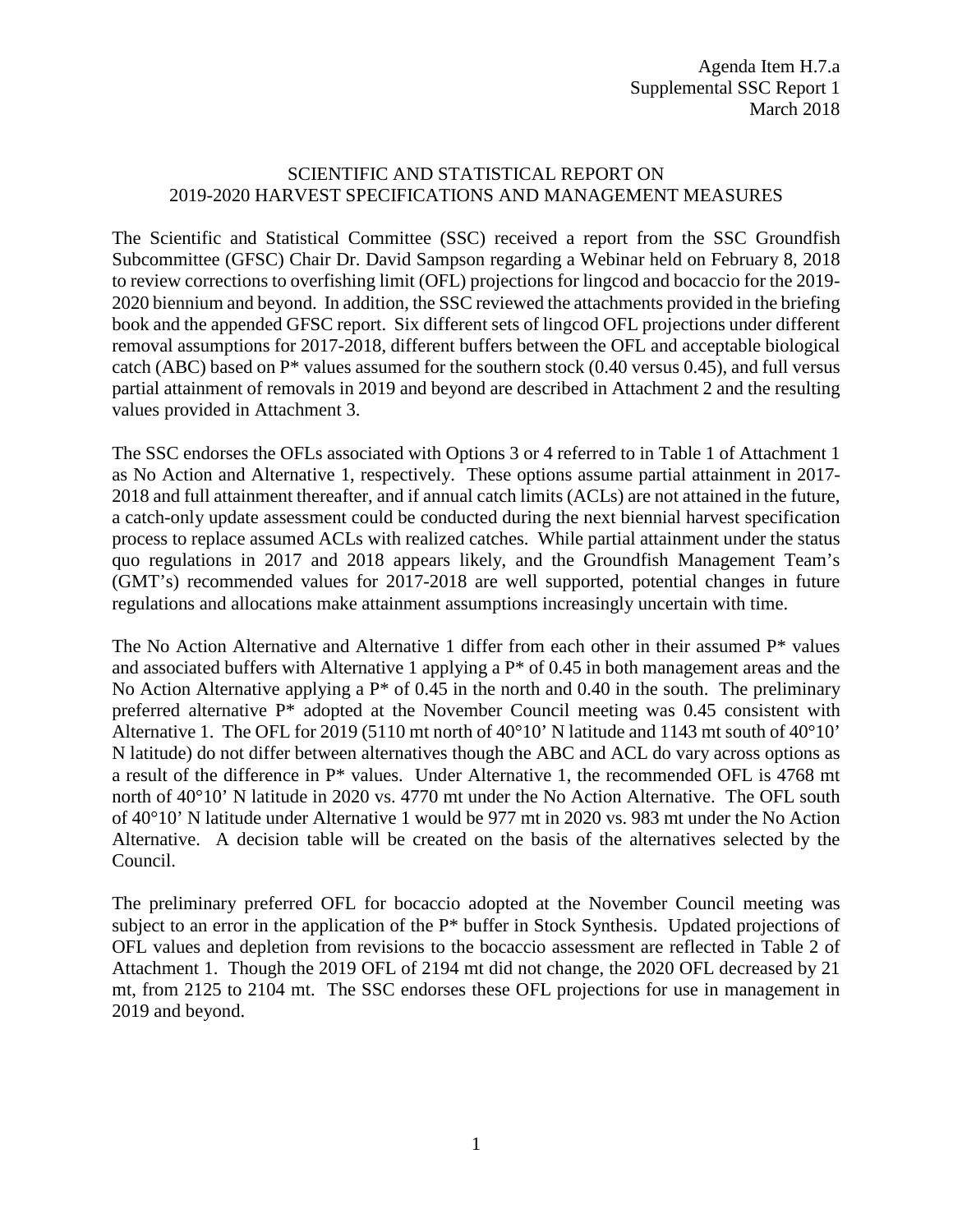#### **SSC Groundfish Subcommittee Report on Webinar Meeting Held on 08 February 2018**

The Scientific and Statistical Committee's (SSC) Groundfish Subcommittee (GFSC) met via Webinar on 8<sup>th</sup> February 2018, primarily to review revised overfishing limits (OFLs) for two stocks assessed during 2017 for which projections had been revised. The revised OFLs will be reviewed by the full SSC at its March 2018 meeting. There were also discussions during the webinar of the process for identifying research and data needs relating to groundfish for the Council's *2018 Research and Data Needs* document.

The draft agenda from the webinar is attached as Appendix A; a list of participants is attached as Appendix B.

#### *Revised Overfishing Limits for Lingcod*

Dr. Melissa Haltuch of the National Marine Fisheries Service (NMFS) Northwest Fisheries Science Center (NWFSC) presented results of corrections to the lingcod OFL projections originally presented to the Council at its September meeting. The revised OFLs address an incorrect model forecast included in the assessment results that informed the 2019 and 2020 groundfish harvest specifications considered at the November Council meeting. Dr. Haltuch presented tabular comparisons of six different sets of OFL projections under different removal assumptions for 2017-2018, different buffers between the OFL and ABC based on P\* values assumed for the southern stock (0.40 versus 0.45), and full versus partial attainment of removals in 2019-2028. She also provided text descriptions corresponding to each of the six resulting options.

Options 1 and 2 (which correct a cut-and-paste error in the September version of the assessment document) assumed full attainment for the entire time series and apportioned 2017-2018 catches to the assessment areas based on 8% of the coast-wide lingcod survey biomass being between the 40°10' and 42° N Latitude region. Catches from 2019 forward are allocated between stock assessment model areas and management areas based on 21.31% of the lingcod survey biomass off California being between the 40°10' and 42° region and both options assume full ACL attainment. These options differ from each other in their P\* buffers with Option 1 having a buffer of 0.45 in the north and 0.40 in the south and Option 2 having buffers of 0.45 in both management areas. Options 3 to 6 differ from Options 1 and 2 in that catches for all years are apportioned to the assessment areas based on 21.31% of the biomass off California being between the 40°10' and 42° region. Options 3 and 4 assume partial attainment of the ACL in 2017 and 2018, but full attainment thereafter. These options differ from each other in their P\* buffers with Option 3 having a buffer of 0.45 in both management areas and Option 4 having buffers of 0.45 in the north and 0.40 in the south. Options 5 and 6 assumed partial attainment during the entire time series given expected attainment as judged by the GMT. These options differ from each other in their P\* buffers with Option 5 having a buffer of 0.45 in both management areas and Option 6 having buffers of 0.45 in the north and 0.40 in the south.

None of the six options presented by Dr. Haltuch exactly matches the Council's preliminary preferred option adopted at the November Council meeting. Options 1 and 2, while assuming full ACL attainment in 2017 and 2018, assume a different apportionment to determine the portion of the stock occurring between 40°10' N latitude and 42° N latitude (8% of coastwide biomass based on recent average biomass in the NWFSC trawl survey). The apportionment in Options 3-6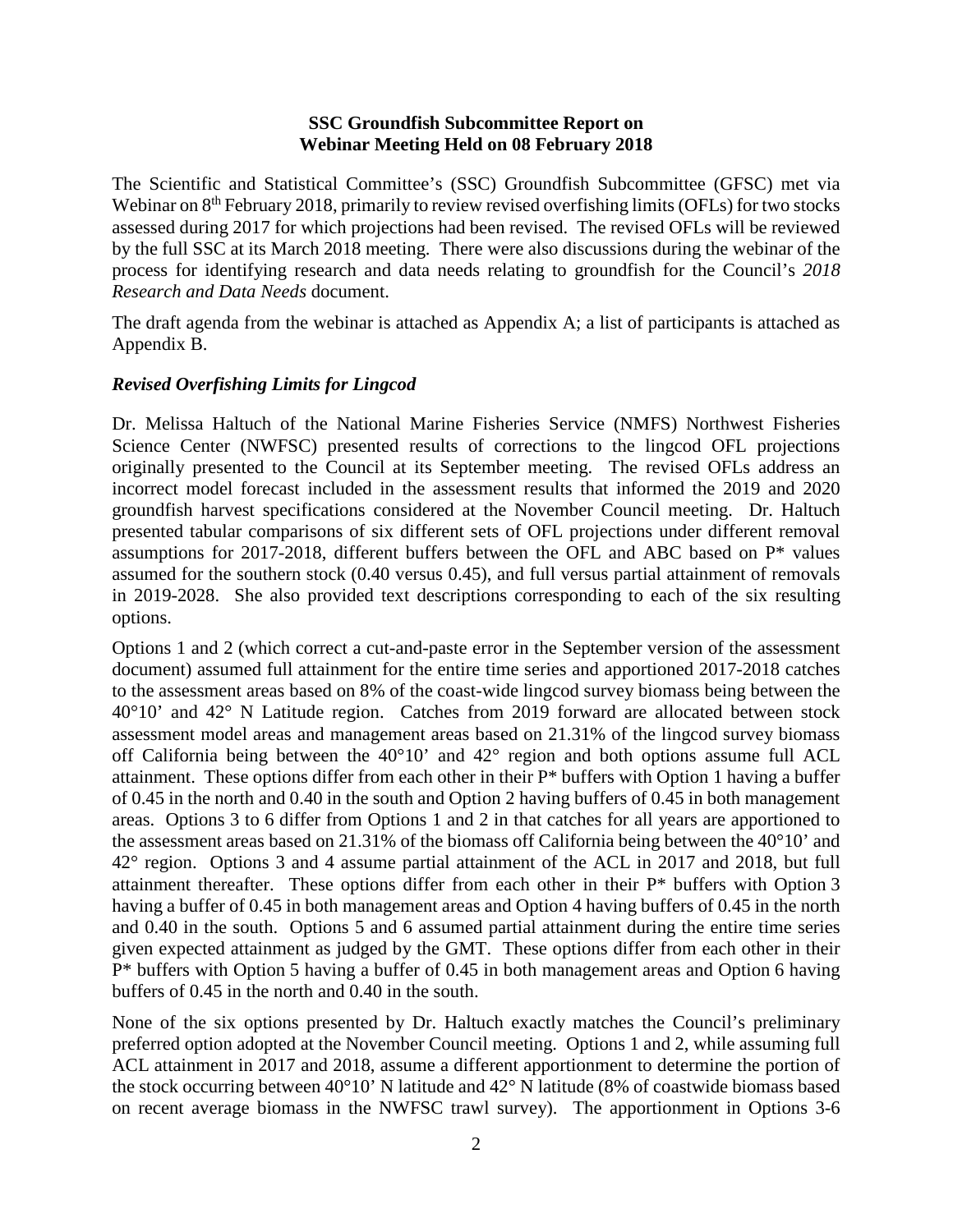(21.31% of the biomass off California based on recent average biomass in the NWFSC trawl survey) is the basis for the preliminary preferred option adopted in November. However, unlike Options 3-6, the preliminary preferred alternative assumed full ACL attainment from 2017 on. In March the full SSC will need to decide the apportionment and ACL attainment assumptions to recommend the new 2019 and 2020 lingcod OFLs; the Council will need to confirm its P\* choice. A decision table will be created on the basis of the option selected by the Council in March.

The GFSC and GMT members participating in the webinar discussed the likelihood of partial attainment assumptions in 2017 and 2018 and into the future. While partial attainment under the status quo regulations in 2017 and 2018 appears likely, and the GMT's recommended values are well supported, potential changes in future regulations and allocations make attainment assumptions increasingly uncertain with time. At present, the GMT has projections (unavailable for consideration in November 2017) of impacts from the alternatives analyzed in conjunction with the regulatory specifications for 2019 and 2020. After 2020, numerous changes could occur that would influence lingcod harvests (e.g., access to the RCA, changed allocations, and gear switching in the IFQ fishery). These would result in changes that are unanticipated under the assumed attainment values put forward under Options 5 and 6. Members of the GMT indicated their intent was to assume partial attainment into the future as the preferred method of addressing likely underattainment, even beyond 2018.

Members of the SSC voiced concerns regarding the potential for exceeding the values anticipated given the level of uncertainty beyond 2017 and 2018, noting that if ACLs are not attained in the future, a catch-only update assessment could be conducted during the next biennial harvest specification process to replace assumed ACLs with realized catches. Alternatively, assumptions regarding partial attainment in 2019 and beyond could be made and the catch-only updates undertaken to address catch that exceeds the assumed partial attainment in the future. This catchupdating process may not be possible mid-biennium given process considerations. Further, lags in the availability of catch data would hamper adjustments for the most recent year in any case.

There is some limited precedent for assuming partial attainment of the ACL in projections. This was done for Dover sole in the past, but the assumed partial attainment of Dover sole was due to a lack of market demand rather than limited access to the stock or allocations, which is the logic underlying the notion of future partial attainment of lingcod ACLs. In addition, the decision to apply partial attainment in the forecast for Dover sole was made prior to the use of catch-only update assessments in the Council process, which may have affected the decision had catch-only update assessments been available for consideration. This discussion brought to light the need for clarity in the Terms of Reference for stock assessments regarding attainment assumptions in constructing projections and decision tables. Updates to the Terms of Reference should specify (a) when the GMT should provide advice, (b) the starting year of projections, (c) how attainment is specified for the two years prior to the first year of the projection period, (d) the level of attainment to assume for the remainder of the projection period, and (e) the process for deciding what values are most appropriate. This should reduce the need to make changes to assessments late in the harvest specification process, as occurred for lingcod during the current harvest specification process. It was also noted that using complicated removal assumptions increases the risk of errors or miscommunications between advisory bodies and assessment analysts.

**Without additional information from the GMT regarding the justification for partial attainment after 2018, the GFSC endorses using Options 3 or 4, which assume partial attainment in 2017-2018 and full attainment thereafter**. Given the demands of the regulatory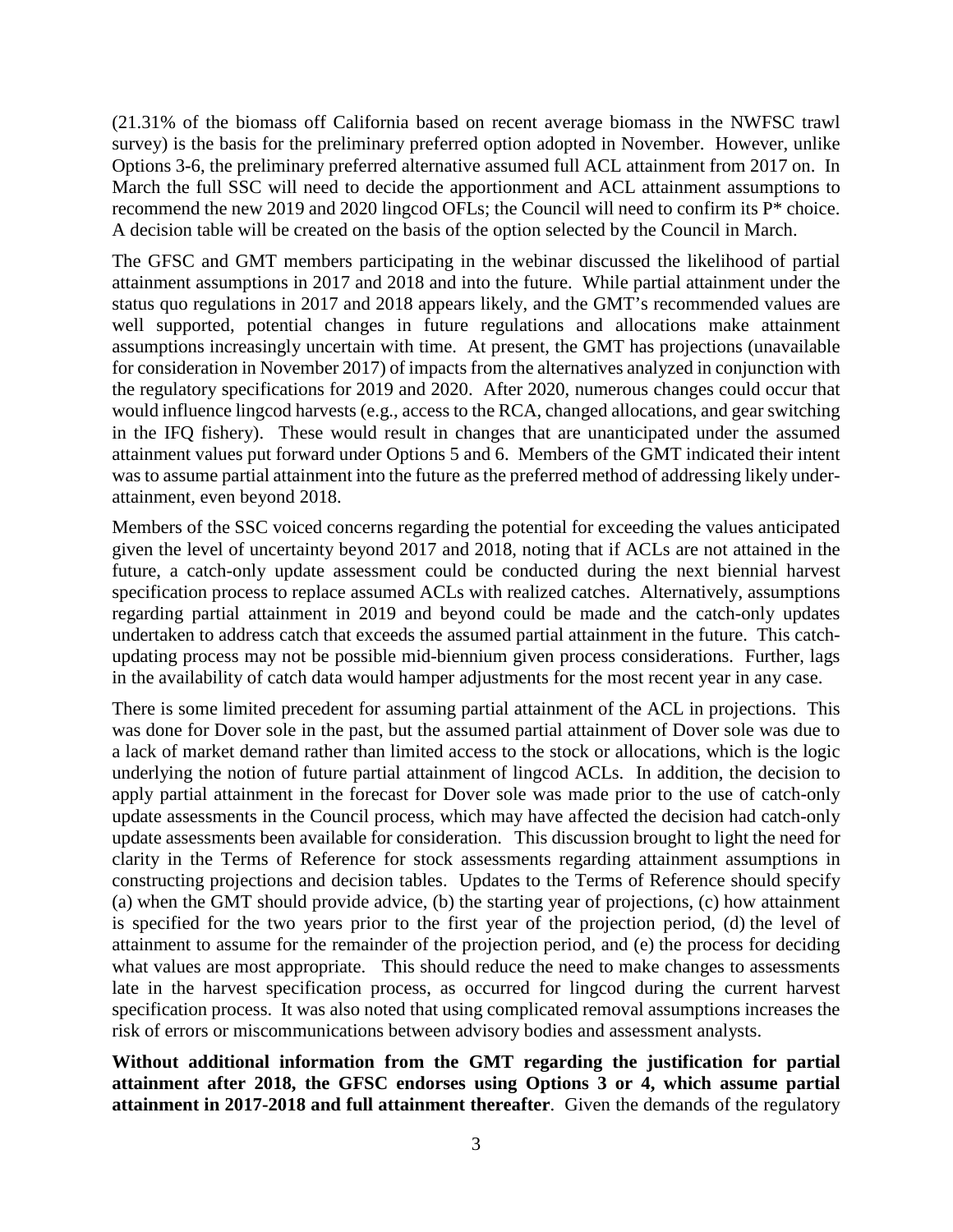specification development process, the GMT indicated they may not be able to provide additional information prior to the March Council meeting. If the GMT provides additional information in March, it could inform the choice between Options 3-4 (full attainment from 2019 on) versus 5-6 (partial attainment from 2019 on). Assumptions regarding future attainment could also be revisited through conducting a catch-only update assessment as early as the 2021-2022 biennial specification process.

### *Revised 2020 Overfishing Limit for Bocaccio*

Dr. Xi He of the NMFS Southwest Fisheries Science Center presented updated projections of OFL values and depletion from revisions to the bocaccio assessment that used an assumed P\* of 0.45, applied an updated catch stream, and extended the projections in the decision table through 2028. These updates, which were made after the Council's November 2017 review of 2019 and 2020 groundfish harvest specifications, were included in a revised stock assessment document (He and Field, 2017). Projected depletion in 2026 (the last year in the projection reported in the June 2017 version of the assessment document) was 46.4 % in the revised assessment document compared to the 46.0% reported in the June 2017 version. In addition, the 2020 OFL decreased by 21 mt metric tons, from 2125 to 2104 mt. The 2019 OFL did not change.

#### *Groundfish Items for 2018 Research and Data Needs Document*

Dr. David Sampson (SSC Groundfish Subcommittee Chair) briefed the group on draft text for groundfish research and data needs that will be reviewed by the full SSC. Revised text will be included in the draft *2018 Research and Data Needs* document that the Council's advisory bodies will receive in advance of the April Council meeting. A revised draft *2018 Research and Data Needs* document will be considered by the Council at its June meeting and distributed for public comment, with final adoption by the Council in September.

To produce the draft text on groundfish research and data needs (RDN) David compiled a list of 544 RDN items from the stock assessment documents and STAR Panel reports that had occurred since the Council adopted its *2013 Research and Data Needs* document (during the 2013, 2015, and 2017 assessment cycles). Additional RDN items were taken from reports of the stock assessment process review meetings that were held in 2015 and 2017. The set of RDN items were systematically considered and reviewed by the members of the GFSC with each member picking up to six RDN items that were considered to be highest priority. This exercise resulted in 32 individual RDN items that David included in the draft text for groundfish RDN.

It was suggested that David include instructions with the draft 2018 groundfish RDN text to clarify elements for which he would like assistance. The initial portion of the draft text includes a summary of progress made on groundfish items from the *2013 Research and Data Needs* document. David was unsure of progress that may have been made for many of the 2013 RDN items and seeks assistance from others on those 2013 RDN items that are highlighted. Feedback on all parts of the draft 2018 groundfish RDN text is welcomed.

Mr. John DeVore (Council staff) plans to circulate the draft *2018 Research and Data Needs* document to the full SSC during the week of 12-16 February. Discussion and revisions to the draft document are to take place via email correspondence with the aim of preparing a version for distribution to the Council's advisory bodies in advance of the April Council meeting. The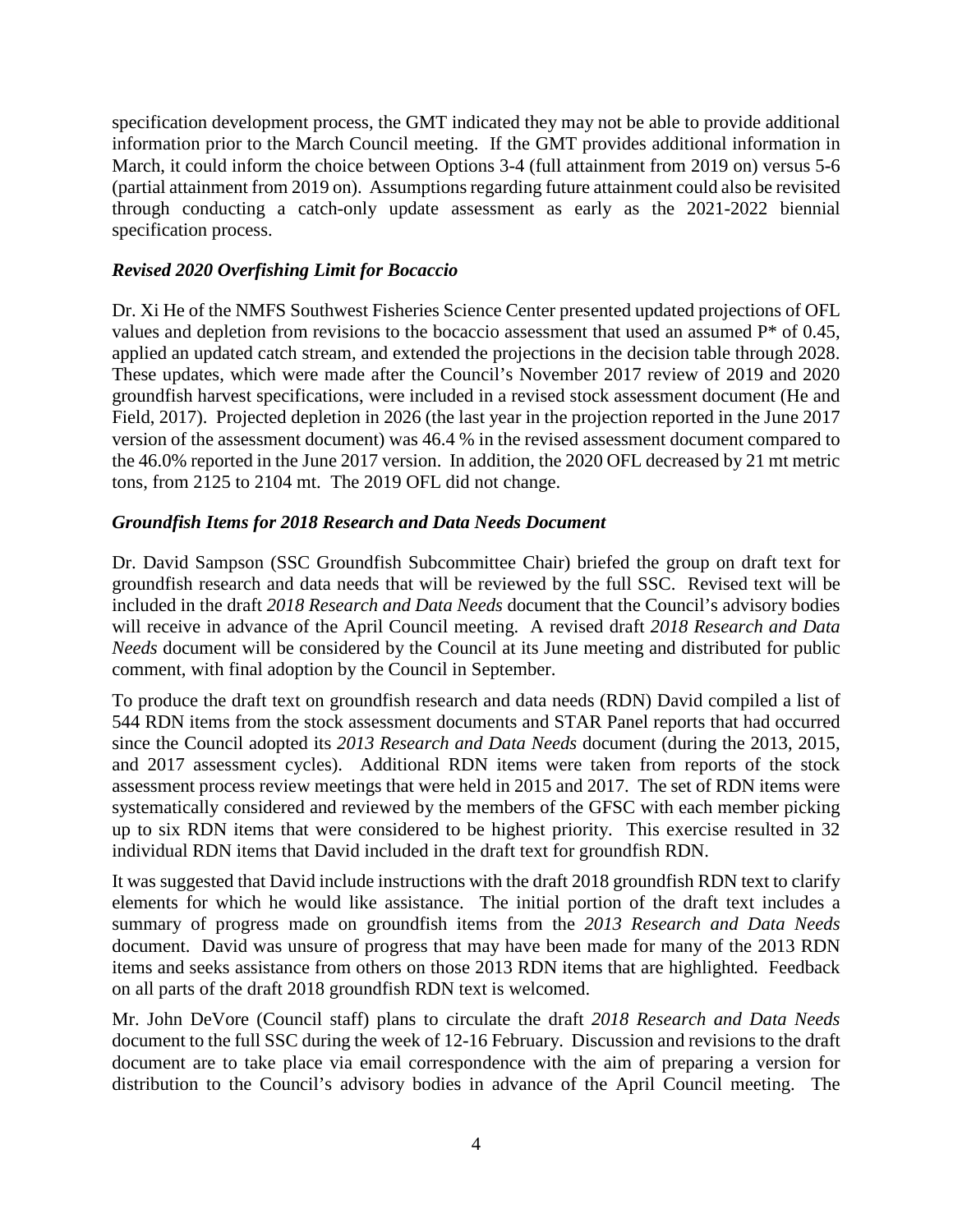Briefing Book deadline for the April meeting is March 15<sup>th</sup>. David requests comments and edits from the full SSC by March  $12^{\text{th}}$ .

# *References*

He, X., and J.C. Field. 2017. Stock Assessment Update: Status of Bocaccio, *Sebastes paucispinis*, in the Conception, Monterey and Eureka INPFC areas for 2017. Pacific Fishery Management Council, Portland, Oregon.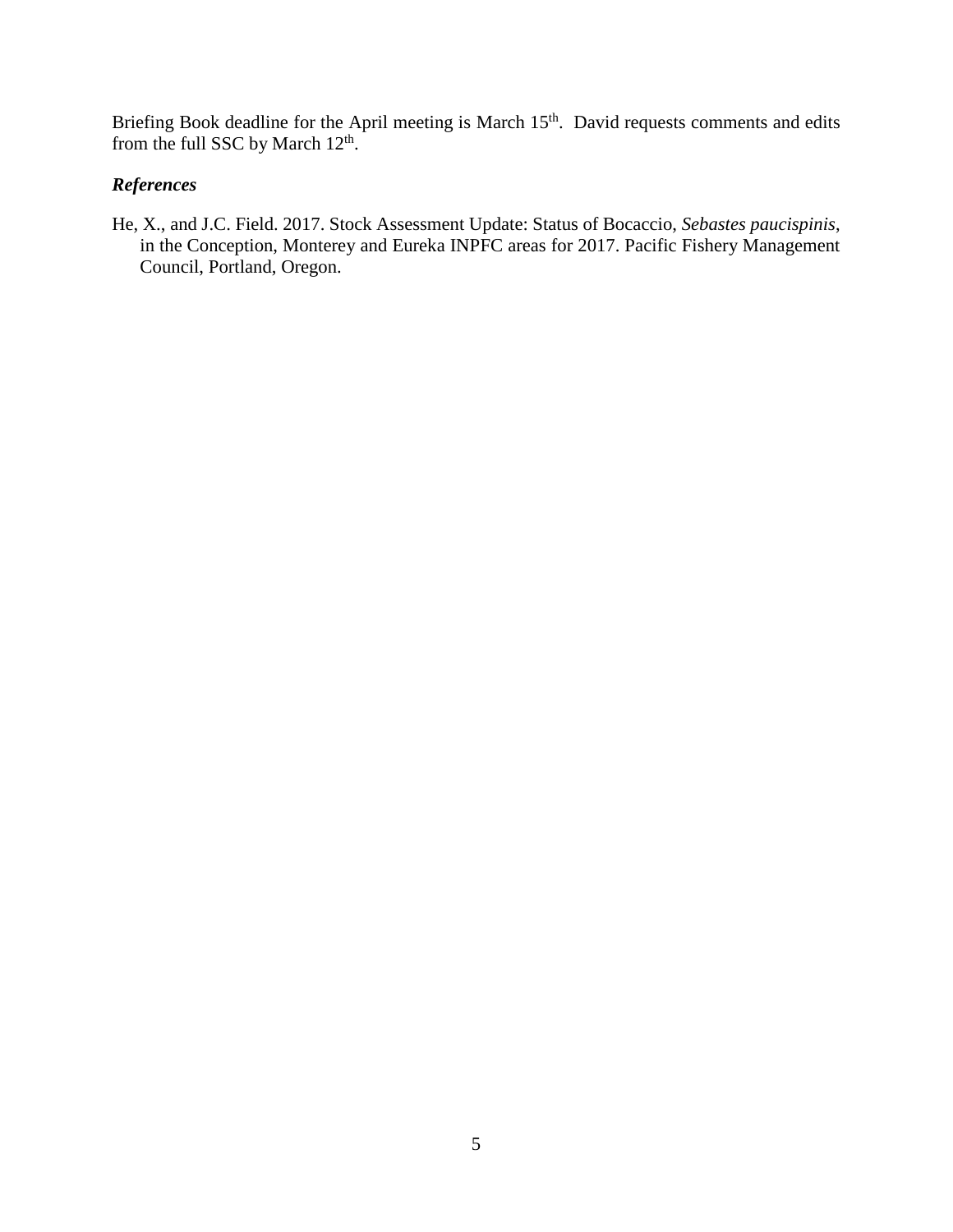*Appendix A.*

# **PROPOSED AGENDA Scientific and Statistical Committee's Groundfish Subcommittee**

Pacific Fishery Management Council Large Conference Room 7700 N.E. Ambassador Place, Suite 101 Portland, OR 97220 Online Webinar

Telephone: 503-820-2280

February 8, 2018

This is a meeting of the Scientific and Statistical Committee (SSC's) Groundfish Subcommittee (GFSC), with remote attendance via webinar (see webinar information below). There will also be a public listening station at the Pacific Council office (address listed above). SSC subcommittee meetings are open to the public, and public comments will be taken at the discretion of the SSC Groundfish Subcommittee Chair.

A suggestion for the amount of time each agenda item should take is provided. All times are approximate and subject to change. At the time the agenda is approved, priorities can be set and these times revised. Discussion leaders should determine whether more or less time is required, and request the agenda be amended.

To Attend the GoToWebinar:

- 1. Use this link: https://www.gotomeeting.com
- 2. Click "Join a Webinar" in the top right of page.
- 3. Enter the Webinar ID: 728-365-997
- 4. Please enter your name and email address (required)
- 5. You must use your telephone for the audio portion of the meeting by dialing this TOLL number 1- 312-757-3121
- 6. Enter the Attendee phone audio access code 728-365-997
- 7. Enter your audio phone pin (shown on screen after joining the webinar)

System Requirements

- PC-based attendees: Required: Windows® 7, Vista, or XP
- Mac®-based attendees: Required: Mac OS® X 10.5 or newer
- Mobile attendees: Required: iPhone®, iPad®, Android™ phone or Android tablet (See the GoToMeeting Webinar Apps)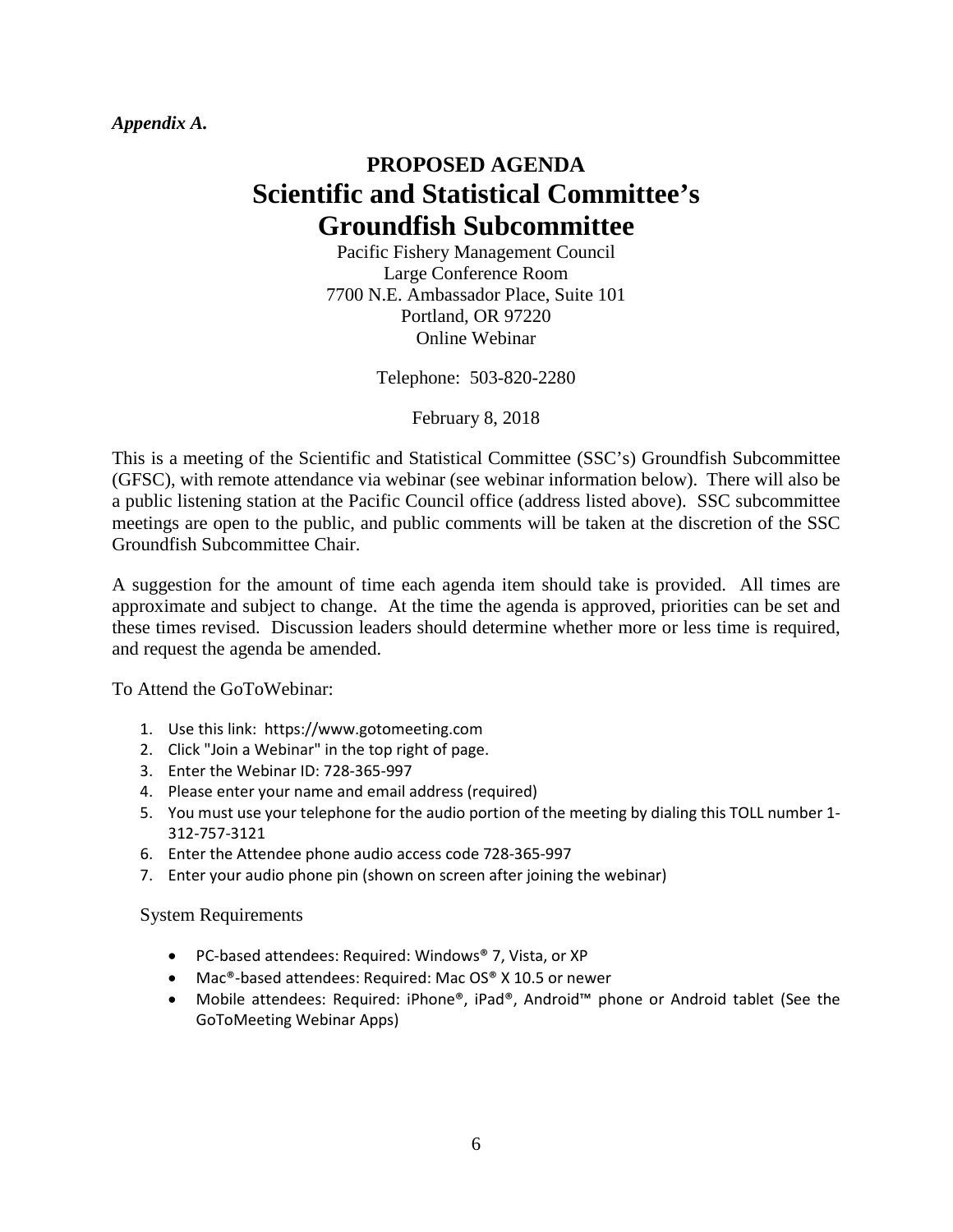## THURSDAY, FEBRUARY 8, 2018 – 1 PM

#### *A. Call to Order-GFSC Administrative Matters*

|    | 1. Call to Order and Introductions                      | Dave Sampson         |
|----|---------------------------------------------------------|----------------------|
|    | 2. Approve Agenda                                       |                      |
| 3. | <b>Rapporteur Assignments</b>                           |                      |
|    | (1 p.m., 0.5 hours)                                     |                      |
|    | <b>B.</b> Revised Overfishing Limits                    |                      |
|    | 1. Review Revised Overfishing Limits for Lingcod        | Melissa Haltuch      |
|    | $(1:30 \text{ p.m.}; 1 \text{ hour})$                   |                      |
|    | 2. Review a Revised 2020 Overfishing Limit for Bocaccio | Xi He and John Field |
|    | $(2:30 \text{ p.m.}; 0.5 \text{ hours})$                |                      |
|    |                                                         |                      |

- *C. Review Draft Sections of the 2018 Research and Data Needs Document Relevant to*  Dave Sampson
	- 1. Review Assignments and Deadlines for SSC and Council Review in April and Beyond
	- 2. Discuss Research Priorities and Content

(3 p.m.; 1 hour)

*D. Other Items?*

ADJOURN

PFMC

02/02/18